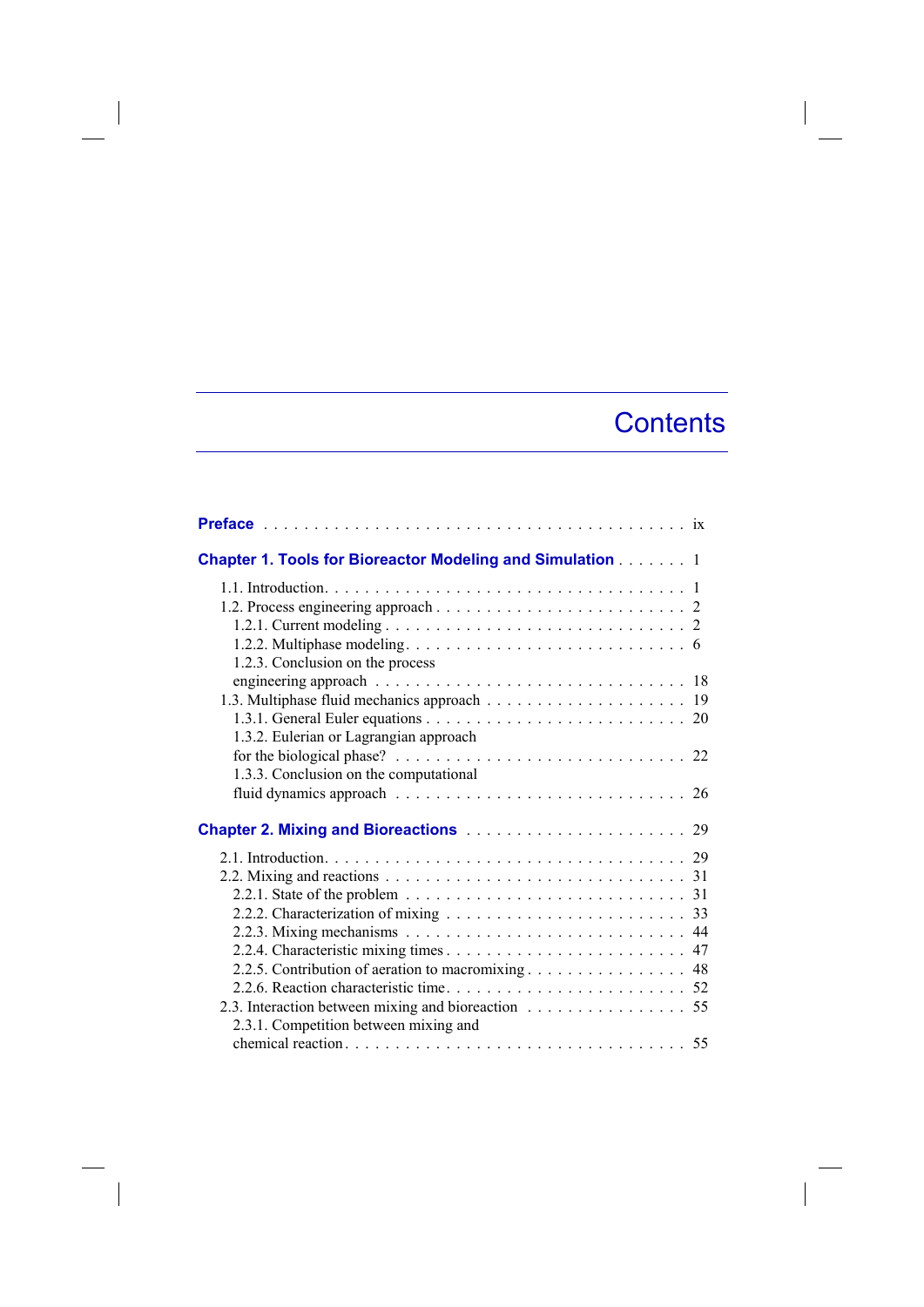$\overline{\phantom{a}}$ 

 $\begin{array}{c} \hline \end{array}$ 

| 2.3.2. Competition between mixing and                                                           |     |
|-------------------------------------------------------------------------------------------------|-----|
|                                                                                                 |     |
| 2.3.3. Spatial approach to the                                                                  |     |
|                                                                                                 |     |
| 2.4. Analysis and modeling of couplings                                                         |     |
|                                                                                                 |     |
| 2.4.1. Link between the segregation                                                             |     |
| state and calculation of the apparent rate                                                      |     |
|                                                                                                 |     |
| 2.4.2. Modeling of non-perfectly                                                                |     |
|                                                                                                 |     |
|                                                                                                 |     |
|                                                                                                 |     |
|                                                                                                 |     |
| Chapter 3. Assimilation, Transfer, Equilibrium 85                                               |     |
|                                                                                                 |     |
|                                                                                                 |     |
|                                                                                                 |     |
| 86                                                                                              |     |
|                                                                                                 |     |
| 3.2.3. Synthesis and conclusion $\ldots \ldots \ldots \ldots \ldots \ldots \ldots \ldots$<br>96 |     |
| 3.3. Equilibrium or dynamic responses:                                                          |     |
| 97                                                                                              |     |
| 3.3.1. Dynamic response in terms of growth rate<br>98                                           |     |
| 104                                                                                             |     |
| 108                                                                                             |     |
| 113                                                                                             |     |
| 3.4.1. Unstructured kinetic model: equilibrium                                                  |     |
|                                                                                                 |     |
|                                                                                                 | 116 |
|                                                                                                 |     |
| 3.5. Confrontation of models with                                                               |     |
| 122                                                                                             |     |
| 3.5.1. Response of a chemostat to an                                                            |     |
|                                                                                                 |     |
| 3.6. Problem of coupling between a biological                                                   |     |
|                                                                                                 |     |
| 3.6.1. Closure of the liquid-cell transfer term<br>134                                          |     |
|                                                                                                 |     |
| 143                                                                                             |     |
|                                                                                                 |     |
| Chapter 4. Biological Population Balance 145                                                    |     |
|                                                                                                 |     |

 $\Big\}$